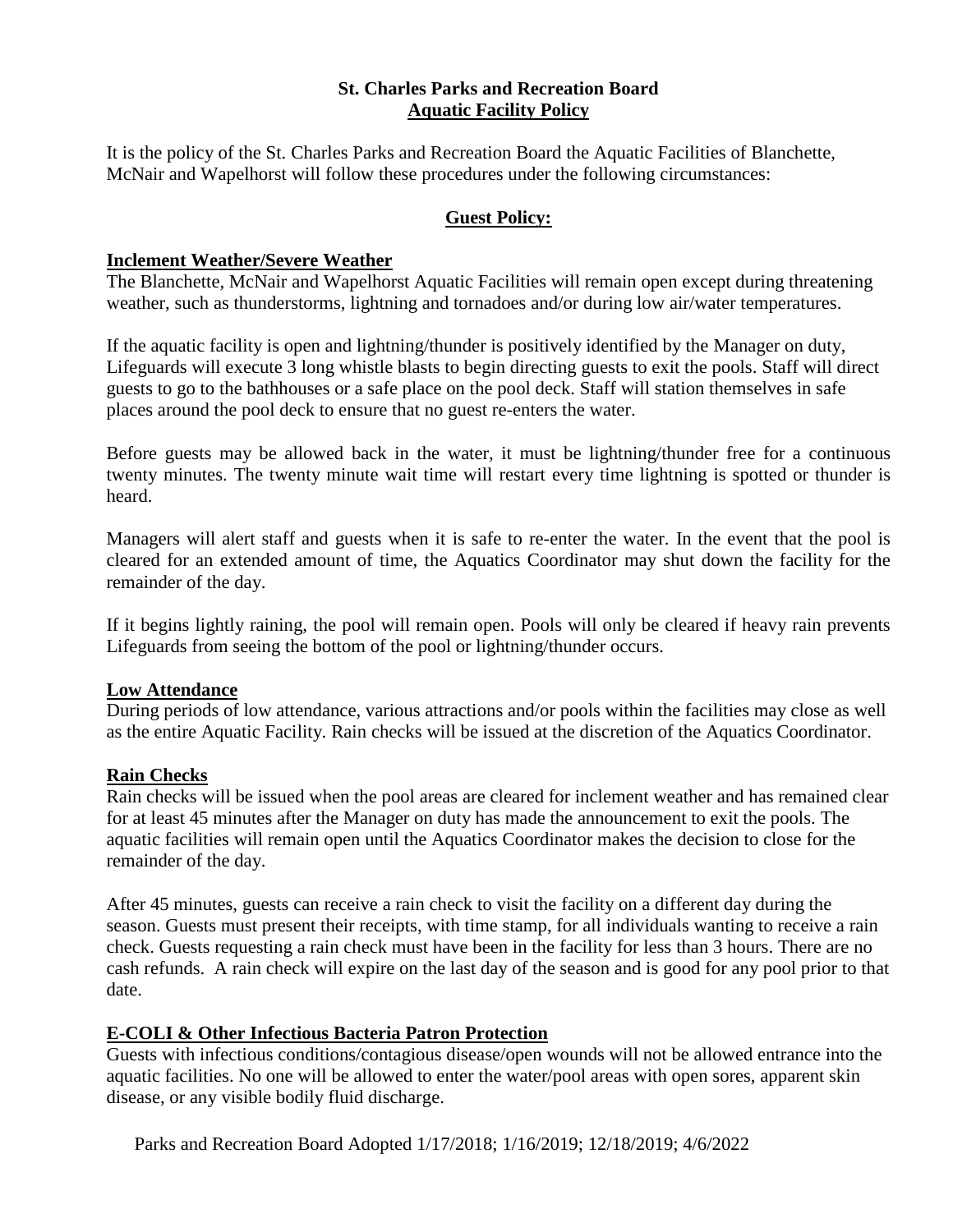It is mandatory that diaper wearing guests wear special swimming diapers at all times while using the aquatic facilities. These swim diapers will be distributed/sold at the cashier's booth for guests paying the admission rate of 2 years and under. One swim diaper is included within the price of admission.

### **Fecal/Vomit/Blood Contamination**

Should a fecal/vomit/blood accident occur, Staff will follow the guidelines set forth by the Center for Disease Control (CDC). The CDC "Fecal Incident Response Recommendations for Aquatic Staff" can be found on their website, [http://www.cdc.gov/healthywater/swimming/aquatics-professionals/policies](http://www.cdc.gov/healthywater/swimming/aquatics-professionals/policies-management.html)[management.html](http://www.cdc.gov/healthywater/swimming/aquatics-professionals/policies-management.html)

### **Supervision of Children**

Children must be 12 years of age or older to enter the aquatic facilities without a parent or guardian. Children 11 years of age and younger must be accompanied by a guardian 14 years of age or older. Any parent/guardian that has a child left unattended at anytime while at the aquatic facilities may be escorted out of the facility with the child(ren) All necessary parent/guardians will be contacted to pick up children from the aquatic facilities. In the event a Park Ranger is needed, one will be contacted to assist the Aquatic Staff.

### **Lost Child**

In the event that a child is reported missing, the Manager will immediately announce over the public announcement system for all areas of the pool to be cleared and slides to stop. Lifeguards will signal with three (3) long whistle blasts for the guests to exit the pools and stop slides. Once all pools are cleared, Lifeguards will perform a proactive bottom scan. Once determined that the pools are clear, the Manager, on break Lifeguards, and all other available staff members will check the restrooms, concession areas, slide towers, and all deck space. If the child is not found within the aquatic facility the Manager will notify the Park Rangers and Police Department.

### **Flotation Devices**

Coast Guard approved life jackets, noodles, water wings and rings no larger than 38 inches in diameter are allowed with adult supervision. Other flotation devices such as inner tubes and rafts are not permitted.

### **Lost and Found**

All lost and found items will be turned into the Manager's Office. Items of less than \$50 value such as towels, clothes, shoes, toys, etc. will be kept in a specific lost and found location at the aquatic facility. The lost and found will be cleaned out bi-weekly beginning at the start of the season. Useable items not claimed will be donated to local charities. Items broken or not useable will be discarded.

Items of value over \$50 such as phones, wallets, keys, glasses, jewelry, etc. will be kept in a secure location at the aquatic facility. Each item will be logged into a lost and found notebook with a description, date found, and employee who found the item. If the item contains identification, the owner will be notified by telephone as soon as possible and the contact attempt recorded within the lost and found notebook. If an item is claimed and proper identification of ownership is made, the claimant will sign and date the log book. If the item is not claimed the same day, the Ranger Division will be notified and secure the item(s) and follow the Property and Evidence Policy.

### **Non-Swimmer Admissions**

Each person entering the aquatic facility must pay the regular admission fee. Payment is required even if a person has no intention to swim or enter the water in the pool areas. Such persons are included in determining if (or when) maximum occupancy, per regulations, is met.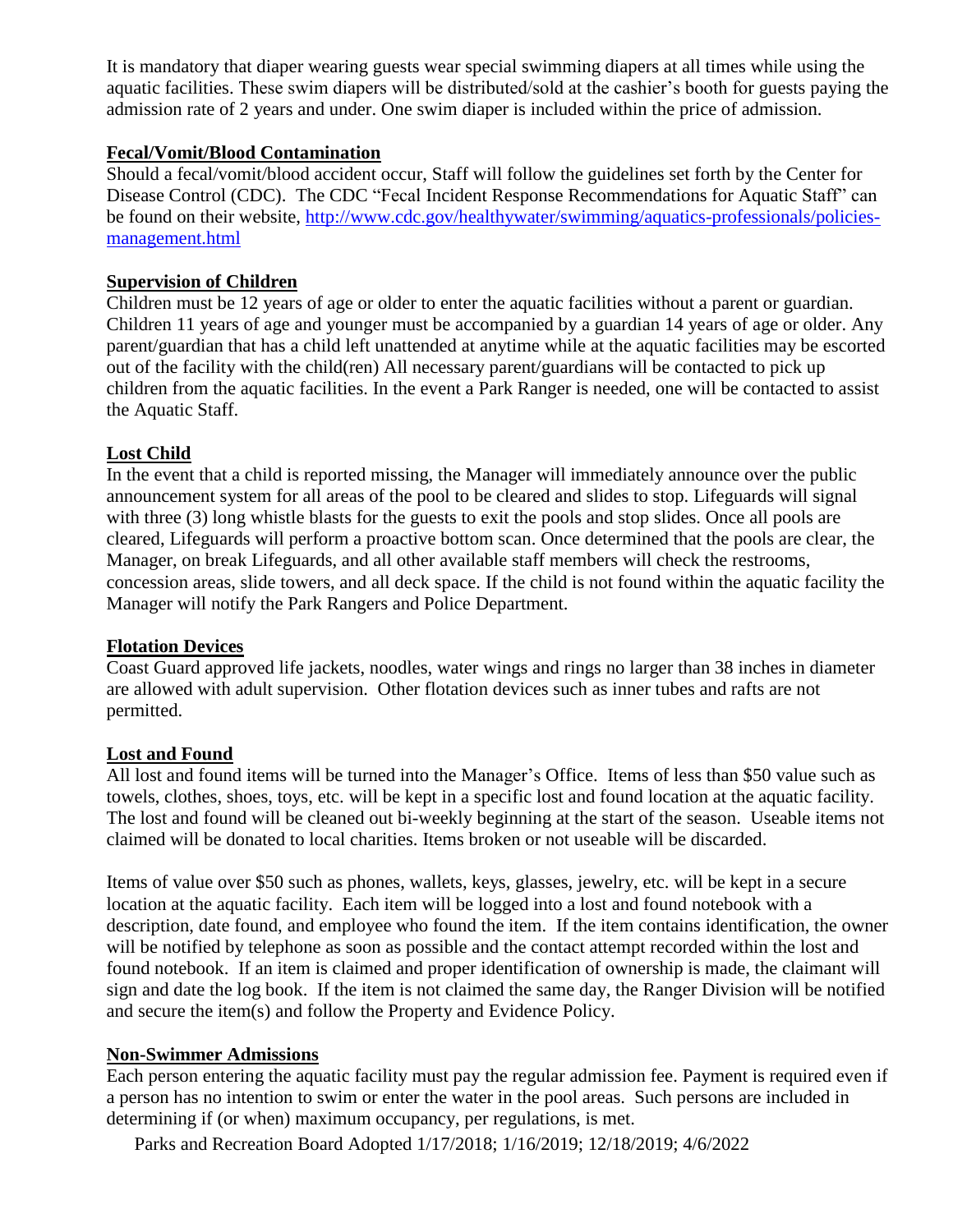## **Swim Attire**

Proper swim attire is required to be worn at the aquatic facility. "Street clothes", jeans, undergarments/boxers, loose fitting clothing, and thong style swimwear are prohibited. Swimsuits, swim trunks, board shorts, rash guard shirts, and all other tight fitting clothing designed to be worn in water are acceptable. The Aquatics Staff reserves the right to ask a person to change or cover up if they deem a person's swim attire is too revealing, poses a threat or danger to a person, or is not the appropriate attire to be worn at the Aquatic Facility.

## **Re-Entry During Capacity Limit**

Each Aquatic Facility has a set maximum occupancy or capacity limit that is allowed at one time. Once the facility has reached the capacity limit, its Staff will allow guests to enter as other guests leave. If a guest or guests would like to leave for any reason (i.e. to eat outside of aquatic facility, go to their car, etc.) they will be asked to re-enter the facility using the main entrance line and may experience a wait to re-enter. Guests will not have to pay to re-enter if they receive a hand stamp or show their receipt with the current date. Signs will be posted at the front of the facility to inform guests of the policy.

## **General Aquatic Facility Rules**

- Ellis and Associates licensed Lifeguards are on duty at all times.
- Staff reserves the right to ask guests to discontinue use of the facility for safety reasons or inappropriate/unacceptable behavior.
- Horseplay will not be tolerated. A Manager will be notified immediately if a guest is acting in a way that is unsafe and may cause harm to themselves or other guests.
- Smoking, cigarettes, cigars or vapor products, are not allowed within the aquatic facility.
- Outside food, coolers or glass are prohibited.
- Hard balls or toys are not permitted.
- Sitting or hanging on lane ropes is prohibited.
- Guests with questionable swimming abilities will be tested before being allowed in water depths where they cannot touch the bottom.
- Alcoholic beverages are not sold nor allowed to be brought into any aquatic facility.

# **Aquatic Slide Usage**

- Guests must be at least 48" tall to ride all slides.
- Slides will be used laying on backs and feet first only. Riding the Speed Slide, arms must be crossed over the chest and feet crossed at the ankles.
- Guests having a health or other problematic condition are prohibited from riding the slides. The conditions include but are not limited to:

a significant physical ailment or conditions are present.

- neck or back problems.
- high blood pressure or heart disease.
- pregnant or body weight over 300 lbs.
- under the influence of drugs/alcohol.
- experienced stomach/intestinal illness within the past 2 weeks.
- Orthopedic hard casts are not allowed.
- Suits/Trunks with buttons, zippers, or rivets are not allowed.
- T-shirts, lifejackets, shoes and aqua socks are prohibited; rash guard swim shirts may be worn.
- Hanging, swinging and such on the slide tower structures is prohibited.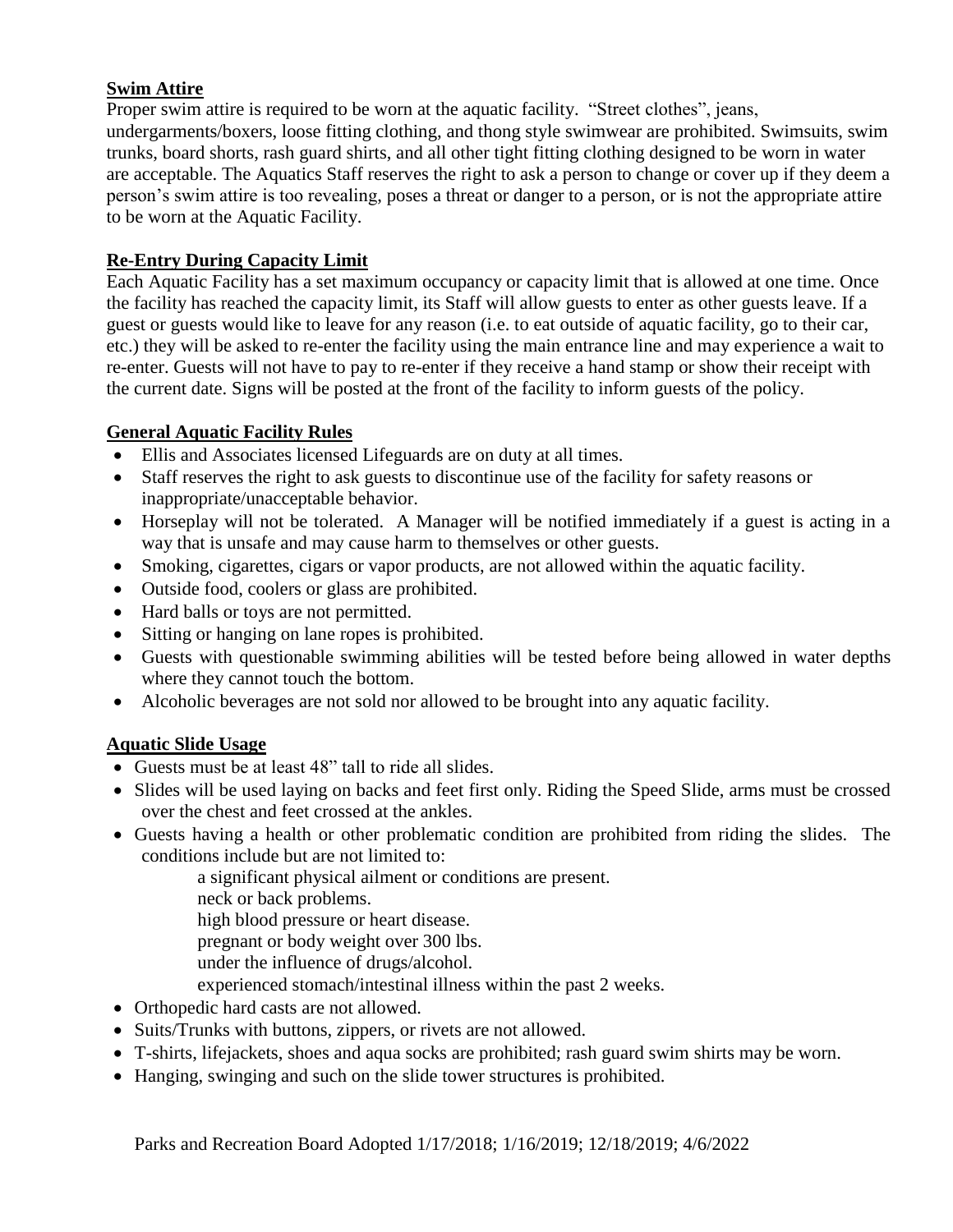# **Lazy River Usage**

- Enter and exit lazy river only at designated areas.
- Floaters must follow the direction of the current and should not block the progress of other guests.
- All Guests must use tubes provided and are first come, first served.
- No independent or underwater swimming.
- Tubes must be returned to the tube storage area after use and may not be taken out of the lazy river area or retained for a later use.
- Climbing, sitting, standing or walking on the walls/island in the lazy river is not permitted.
- Jumping or diving into the lazy river is not permitted.
- Standing on tubes or stacking of tubes is prohibited.

# **River Walk Program**

The River Walk is an exercise program designed for participants to walk the lazy river with or against the current.

- Enter and exit lazy river only at designated areas.
- Climbing, sitting, standing or walking on the walls/island in the lazy river is not permitted.
- Jumping or diving into the lazy river is not permitted.
- Children are allowed, but must be able to walk on their own without disrupting other participants, or can be carried by an adult.

## **Lap Swim Program**

- Lap Swimming is an exercise program designed for those capable of swimming at least 25 yards without assistance.
- Lap Swimmers may be asked to share a lane, or swim in a circle traffic pattern to accommodate 3 or more swimmers in a lane.
- Jumping or diving into the lap pool is not permitted.

# **Diving Board Usage**

- Only one person at a time is permitted on the diving board and ladder.
- Each person must wait until the preceding diver has cleared the area before diving.
- Only two bounces are permitted on the diving board.
- Front dives and flips are allowed straight off the end of the board.
- Cartwheels and handstands are prohibited.
- Hanging off the end of the diving board is not permitted.
- Swimmers are not allowed in the water of the diving area including catching a person from the diving board.
- Divers must swim directly to the nearest ladder and leave the diving area.
- Goggles, masks or floatation devices may not be worn going off the diving board.
- Adjustments of the diving board fulcrum may only be made at the discretion of Aquatic Staff.
- Due to safety concerns, the Manager may restrict dives from the diving board.

# **Pool Party Packages**

**Package A**: Includes 2 Hours in a shaded party area and admission into Aquatic Facility for guests. No additional amenities are included (drinks and food may be purchased separately from concessions).

**Package B**: Includes 2 Hours in a shaded party area, admission into Aquatic Facility and lunch for guests.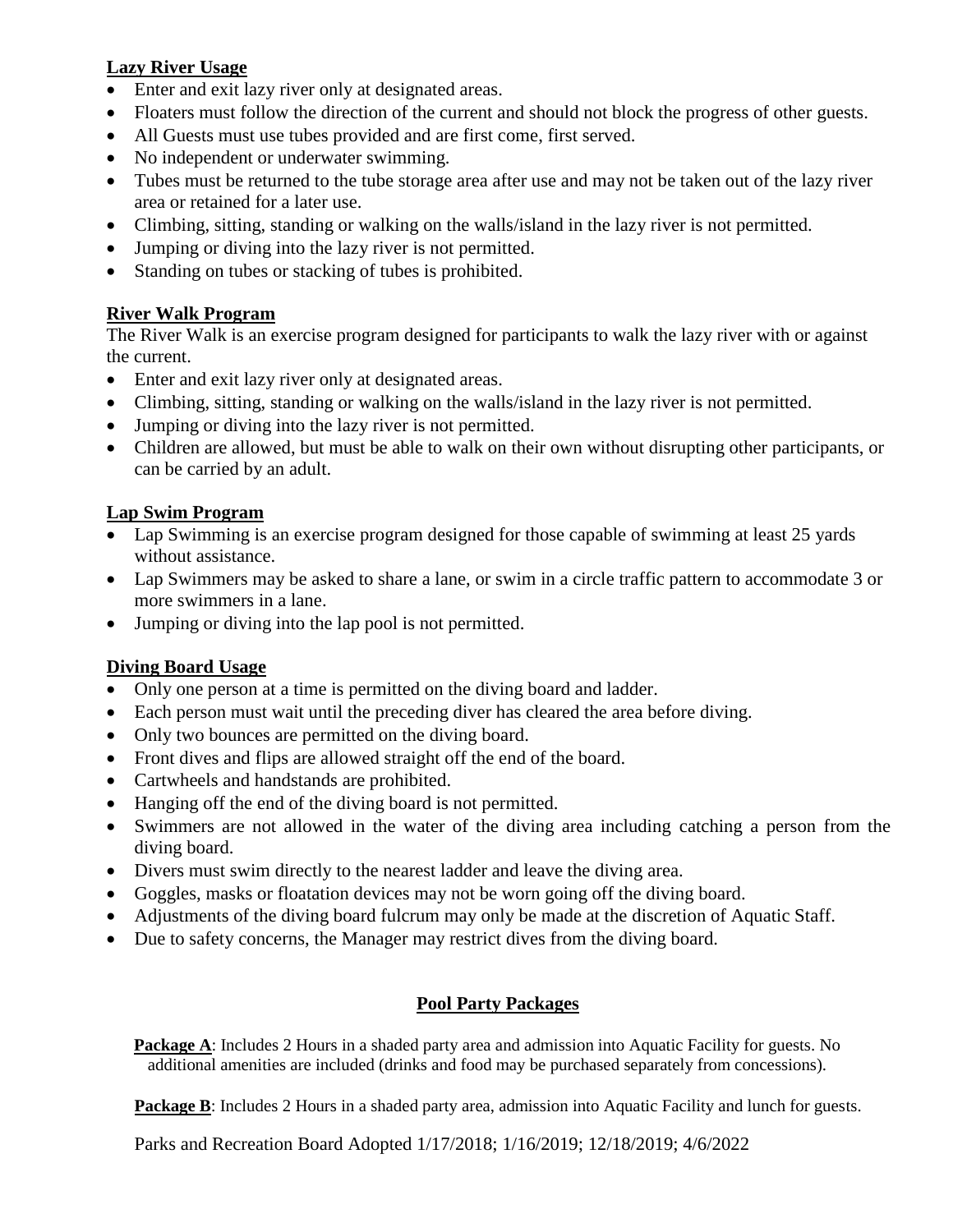Option 1: Hotdog, Chips & Drink (Wapelhorst, Blanchette & McNair) Option 2: Pretzel with Cheese & Drink (Wapelhorst, Blanchette & McNair) Option 3: Slice of Cheese or Pepperoni Pizza & Drink (\*Wapelhorst Only\*)

#### **Wapelhorst Aquatic Facility**

- 1. Each party area holds a maximum of 20 guests.
	- 2. Must purchase parties in groups of 20.

Reservation Times: 11:30-1:30 PM; 2-4 PM; 4:30-6:30 PM

|                           | Package A | Package B |
|---------------------------|-----------|-----------|
| 20 Guests & 1 Party Area  | \$210     | \$330     |
| 40 Guests & 2 Party Areas | \$420     | \$660     |
| 60 Guests & 3 Party Areas | \$630     | \$990     |
| 80 Guests & 4 Party Areas | \$840     | \$1,320   |

## **Blanchette Aquatic Facility**

1. Each party area holds a maximum of 40 guests. 2. Must purchase parties in groups of 20.

Reservation Times: 11:30-1:30 PM; 2-4 PM; 4:30-6:30 PM

|                          | Package A | Package B |
|--------------------------|-----------|-----------|
| 20 Guests & 1 Party Area | \$200     | \$320     |
| 40 Guests & 1 Party Area | \$400     | \$640     |

### **McNair Aquatic Facility**

Reservation Times: 12-2 PM; 2-4 PM; 4-6 PM

|                      | Package A | Package B |
|----------------------|-----------|-----------|
| 20 Guests & Pavilion | 140       |           |

Party Planner: The individual/group inviting guests and paying for the party

- 1. Package pricing includes admission for the number of guests for which you purchased, a reserved pavilion, and if you purchased Package B, lunch for your guests. Package payment is due in full at the time of the reservation.
- 2. Party guests include both adults & children and all party attendees must be included in your count or pay to enter the facility regardless if they choose to swim or not.
- 3. Upon arrival, the party planner will present the printed receipt or a picture of the receipt on their mobile device to receive wristbands for each attendee in their party, indicating their reservation at their designated party space.
- 4. Party planner will be responsible for distributing wristbands to party attendees at the aquatic facility entrance. All party guests must wear wristbands to gain entrance into the facility. Any guests who enter the aquatic facility without a wristband will have to pay admission price and no refunds will be given.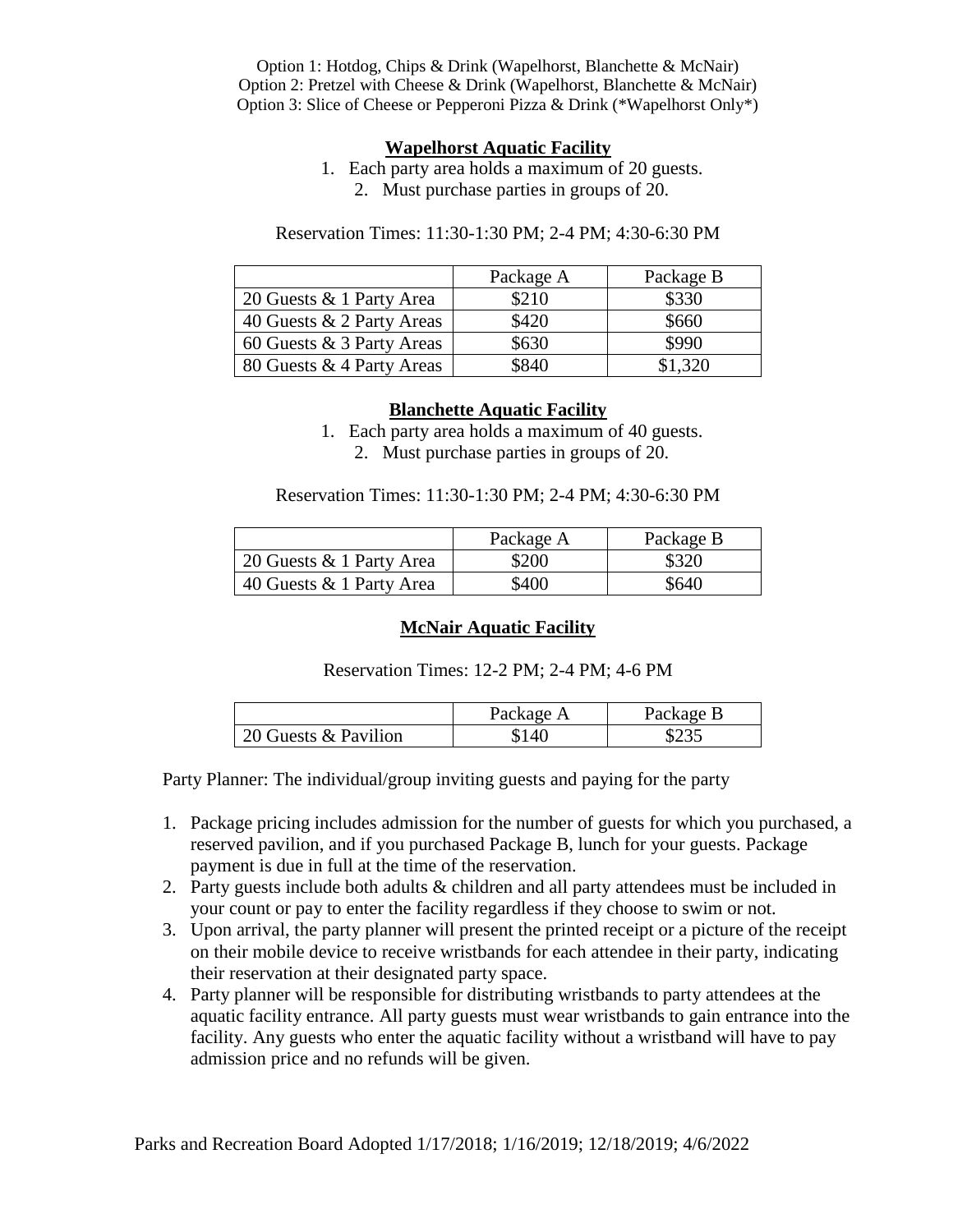- 5. Party planner and guests may enter the aquatic facility ahead of the scheduled party time. However, party guests will not be allowed free entrance until party planner has arrived. You will then receive your reserved party area at the time listed on your receipt.
- 6. You and your guests may remain in the aquatic facility after your reservation time, you must however, move from your designated party area.
- 7. Parties will begin and end and the specific time listed on your receipt. Time will not be added to any reservation if host or guests are late.
- 8. Food choice will be selected at the time of the reservation and will be served to you 30 minutes, 45 minutes, or 1 hour after the start time of your party. The exact time will be communicated with you on the day of your party.
- 9. Please contact the Aquatics Coordinator if additional food is needed. We must know about this in advance or additional food may not be available on the day of the party.
- 10. No outside food or drinks may be brought in the aquatic facilities with the exception of a birthday dessert.
- 11. Desserts can be kept cool or frozen at the concession stand if needed.
- 12. If bringing a birthday dessert, please keep in mind you will need to provide your own plates and serving utensils.
- 13. If the party planner wants to provide a treat bag for their guests you may do so but it must be handed out at the end of your reservation.
- 14. If your group has dietary concerns please contact our Aquatics Coordinator so we can do our best to accommodate you.
- 15. You are welcome to bring in standard decorations (balloons, table cloths). Party planner is responsible for setting up and taking down decorations within their reservation time frame. Any decorations left after a reservation will be thrown away.
- 16. If the aquatic facility must close due to inclement weather our Aquatics Coordinator will contact you to let you know that day and will discuss options of rescheduling or refunding your event. If your reservation was cut short due to inclement weather, you will receive a prorated refund dependent upon the length of the party and if food was served or not.
- 17. If you have questions about rescheduling your party due to a future weather forecast, please contact the Aquatics Coordinator no more than 48 hours prior to your event to discuss your options.
- 18. Parties must be reserved at least 1 week prior to reservation date.

## **Private Aquatic Facility Rentals**

### **Blanchette Aquatic Facility**

Friday, Saturday, and Sunday Nights 2 ½ hour rental from 7:30-10:00 PM Available to rent--Entire Complex, Activity Pool with Kiddie Area, Lap Pool Only

## **McNair Aquatic Facility**

Friday, Saturday, and Sunday Nights 2 ½ hour rental between 6:30-10:00 PM Available to rent--Entire Complex

## **Wapelhorst Aquatic Facility**

Friday, Saturday, and Sunday Nights 2 ½ hour rental from 7:30-10:00 PM Available to rent--Entire Complex